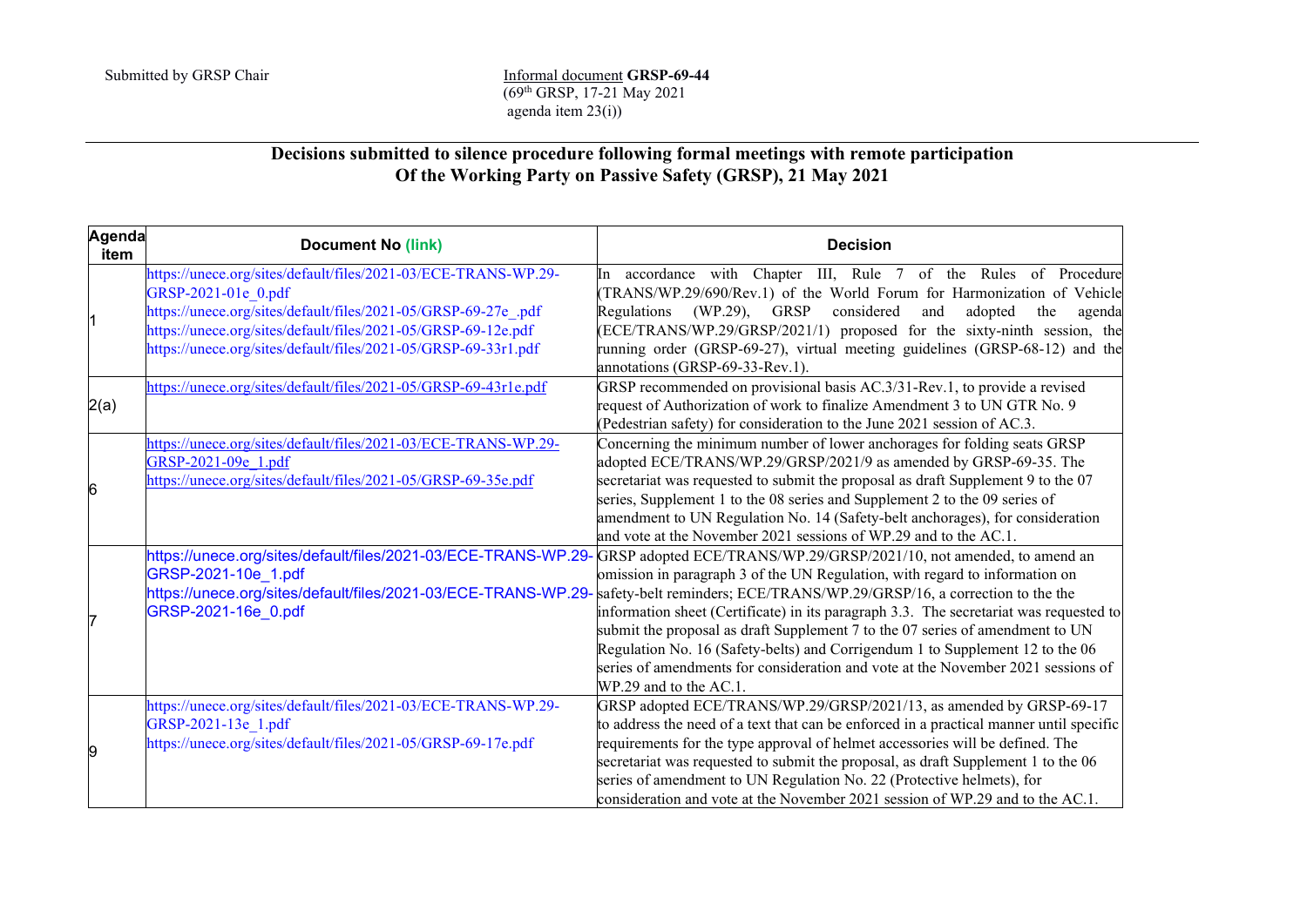|    | https://unece.org/sites/default/files/2021-03/ECE-TRANS-WP.29-  | GRSP adopted ECE/TRANS/WP.29/GRSP/2021/8, not amended, to further amend                                                                                         |
|----|-----------------------------------------------------------------|-----------------------------------------------------------------------------------------------------------------------------------------------------------------|
|    | GRSP-2021-08e 1.pdf                                             | the current scope of UN Regulation No. 95 (Lateral collision). The secretariat was                                                                              |
| 10 |                                                                 | requested to submit the proposals, as draft Supplement 1 to the 04 series and draft                                                                             |
|    |                                                                 | Supplement 2 to the 05 of amendments to UN Regulation No. 95, for consideration                                                                                 |
|    |                                                                 | and vote at the November 2021 session of WP.29 and to the AC.1.                                                                                                 |
|    | https://unece.org/sites/default/files/2021-05/GRSP-69-09e.pdf   | GRSP adopted GRSP-69-09 confirming the interpretation of the expert from the                                                                                    |
|    | https://unece.org/sites/default/files/2021-03/ECE-TRANS-WP.29-  | Netherlands on the way "one belt route" defined by the current text of UN                                                                                       |
|    | GRSP-2021-03e 0.pdf                                             | Regulation No. 129 (Enhanced Child Restraint Systems). The adoption of the                                                                                      |
|    | https://unece.org/sites/default/files/2021-03/ECE-TRANS-WP.29-  | document will not amend the text of the UN Regulation and such decision will be                                                                                 |
|    | GRSP-2021-04e 0.pdf                                             | reported orally by the Chair of GRSP at the November 2021 session of WP.29.                                                                                     |
|    | https://unece.org/sites/default/files/2021-03/ECE-TRANS-WP.29-  | GRSP also adopted: ECE/TRANS/WP.29/GRSP/2021/3,                                                                                                                 |
|    | GRSP-2021-05e 0.pdf                                             | ECE/TRANS/WP.29/GRSP/2021/4, ECE/TRANS/WP.29/GRSP/2021/5 and                                                                                                    |
|    | https://unece.org/sites/default/files/2021-03/ECE-TRANS-WP.29-  | ECE/TRANS/WP.29/GRSP/2021/6, all not amended, clarifying the application of                                                                                     |
|    | GRSP-2021-06e 0.pdf                                             | the dynamic tests procedures to ECRS.                                                                                                                           |
| 12 |                                                                 | The secretariat was requested to submit the proposals, for consideration and vote at                                                                            |
|    |                                                                 | the November session of WP.29 and AC.1, for consideration and vote at the June                                                                                  |
|    |                                                                 | 2021 session of WP.29 and to the AC.1, as draft:                                                                                                                |
|    |                                                                 | a) Supplement 11 to the original version of UN Regulation No. 129.                                                                                              |
|    |                                                                 | (ECE/TRANS/WP.29/GRSP/2021/3)                                                                                                                                   |
|    |                                                                 | (b) Supplement 8 to the 01 series of amendment to UN Regulation No. 129                                                                                         |
|    |                                                                 | (ECE/TRANS/WP.29/GRSP/2021/4)                                                                                                                                   |
|    |                                                                 | (c) Supplement 7 to the 02 series of amendment to UN Regulation No. 129                                                                                         |
|    |                                                                 | (ECE/TRANS/WP.29/GRSP/2021/5).                                                                                                                                  |
|    |                                                                 | (d) Supplement 6 to the 03 series of amendment to UN Regulation No. 129                                                                                         |
|    |                                                                 | (ECE/TRANS/WP.29/GRSP/2021/6)                                                                                                                                   |
|    | https://unece.org/sites/default/files/2021-04/ECE-TRANS-WP.29-  | GRSP adopted ECE/TRANS/WP.29/GRSP/2021/12 as amended by GRSP-69-22-                                                                                             |
|    | GRSP-2021-12e.pdf                                               | Rev.2 aiming to allow alternative test methods for heavy duty vehicles in order to                                                                              |
|    |                                                                 | improve applicability of the requirements to vehicles of categories $M_2$ , $M_3$ , $N_2$ and                                                                   |
| 13 | https://unece.org/sites/default/files/2021-05/GRSP-69-22r1e.pdf | $N3$ . The secretariat was requested to submit the proposal as draft Proposal for                                                                               |
|    |                                                                 | Supplement 4 to the original version and Supplement 1 to the 01 series of                                                                                       |
|    |                                                                 | amendments to UN RegulationNo.134 (Hydrogen and Fuel Cell Vehicles) for                                                                                         |
|    |                                                                 | consideration and vote at the November 2021 sessions of WP.29 and to the AC.1.                                                                                  |
| 14 | https://unece.org/sites/default/files/2021-03/ECE-TRANS-WP.29-  | GRSP adopted ECE/TRANS/WP.29/GRSP/2021/14, amended, aiming at defining                                                                                          |
|    | GRSP-2021-14e 0.pdf                                             | parameters to enable a reproducible measurement of the acute angle alpha $(\alpha)$ to                                                                          |
|    |                                                                 | decide whether or not the vehicle is in the scope of the UN Regulation. The<br>secretariat was requested to submit the proposal as draft Supplement 3 to the 01 |
|    |                                                                 | series of amendments to UN Regulation No. 135 (Pole Side Impact (PSI)) for                                                                                      |
|    |                                                                 | consideration and vote at the November 2021 sessions of WP.29 and to the AC.1                                                                                   |
|    |                                                                 |                                                                                                                                                                 |